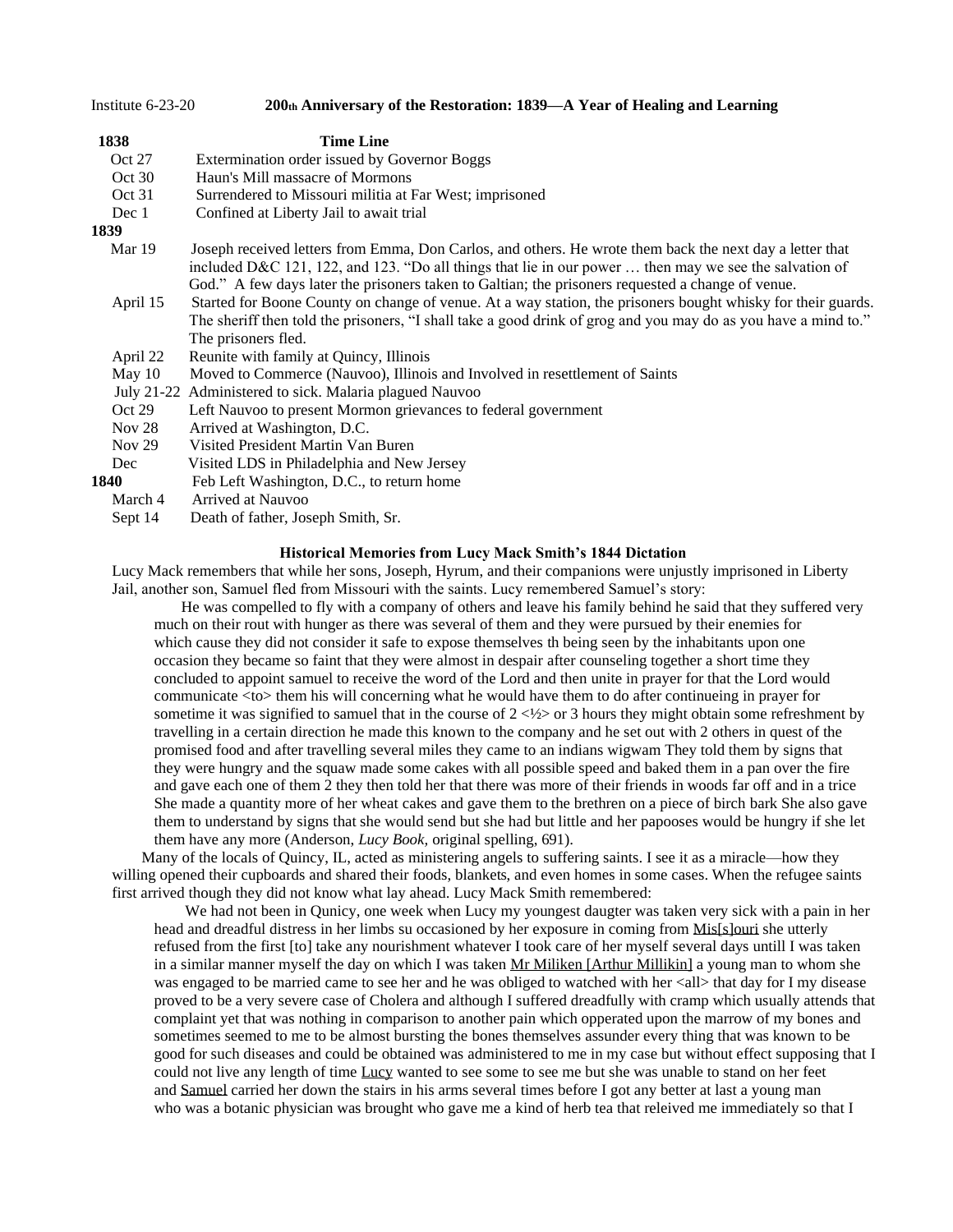went to sleep very soon after I took it and and continued from that time getting better untill I recovered during our sickness the ladies of [Quincy](https://www.josephsmithpapers.org/paper-summary/lucy-mack-smith-history-1844-1845/206#2965655481127999770) were sent us every delicacy which could be obtained withe the hopes of pleasing our appetites particularly [Lucy'](https://www.josephsmithpapers.org/paper-summary/lucy-mack-smith-history-1844-1845/207#15789798641909726540)s as she was not inclined to take any kind of food into her stomach and when I got better I found that since She was sick she had ate nothing but ice and drank ice water but her fever was broken and in a little while by careful nursing she was able to walk about a little—(*Ibid.,* 693-695).

As the winter months in Quincy warmed, the families of the prisoners longed for communication. By mid-April, 1839, the saints were discouraged and filled with concern. Yet, the Lord gave Lucy a vision of her imprisoned sons' return.

. . . that night upon lieing down upon my bed to go to sleep I saw my sons in vision on the prarie in [Misouri](https://www.josephsmithpapers.org/paper-summary/lucy-mack-smith-history-1844-1845/208#13340603930222037197) they appeared to be very tired and hungry they had but one horse and I saw them stop and tie the horse to the burnt Stub of a sappling after which they laid down on the ground to rest themselves and as they lay there oh how pale and faint they looked I sprang up in bed oh [Father](https://www.josephsmithpapers.org/paper-summary/lucy-mack-smith-history-1844-1845/208#9121879067645573873) <I> said I I see Josep[h] and [Hyrum](https://www.josephsmithpapers.org/paper-summary/lucy-mack-smith-history-1844-1845/208#11982415996590360353) and they are so weak they can scarcly stand and now they are lying on the cold ground asleep Oh! how I want to give them something to eat [Mr Smith](https://www.josephsmithpapers.org/paper-summary/lucy-mack-smith-history-1844-1845/208#11870148925108534741) begged me to be quiet saying I was nervous but it was impossible for they were still before my eyes and I saw them untill they had lain there near 2 hours then one of them went away to try to get something to eat and but did not succeed and they traveled on [Hyrum](https://www.josephsmithpapers.org/paper-summary/lucy-mack-smith-history-1844-1845/208#4435779734251019522) rode at this time and Joseph walked by his side holding himself up by the stirrup leather I could see him almost reel with fa weakness and yet I could not help him My soul was grieved and I could not sleep so I arose from my bed and spent the night walking the floor the next day I commenced making preparations for their reception as confidently as though I had received word that they would be there to supper but oh the day was so long so tedious I though in the afternoon near sunset . . . [Hyrum](https://www.josephsmithpapers.org/paper-summary/lucy-mack-smith-history-1844-1845/209#11160117911967205939) and Joseph landed soon after and went immediately to see their families they withe their wives and the rest of the our connections spent the next day with us when the news went abroad that they Smiths had been liberated and were now at home (ibid., 698-699).

The prophet Joseph did not take long to recover and within a couple of days he began to look for a relocation for the saints.

 On May 10, only eighteen days after his arrival in Quincy, Joseph moved to the nearly empty town of Commerce. The area had not grown despite its inviting two previous names: Virgin and Commerce. Most who had tried to settled their died off. It was even known to the local Native Americans as a place of death. But Joseph felt inspired to buy the available land and began the exodus to the Illinois boarder malaria swamp. Lucy remembered the details this way: A man by the name of Miller from [McDonough county](https://www.josephsmithpapers.org/paper-summary/lucy-mack-smith-history-1844-1845/209#3873996450427306887) who showed a very friendly disposition

and requested us to informed us that he had a quantity of land where he lived and also a number of log houses that were somewhat out of repair but if the brethren were disposed to settle on his premises they might have the use of the houses by repairing them We were much pleased with the disposition which he manifested and before he left [Samuel](https://www.josephsmithpapers.org/paper-summary/lucy-mack-smith-history-1844-1845/209#14702186989444832497) my sons [Samuel](https://www.josephsmithpapers.org/paper-summary/lucy-mack-smith-history-1844-1845/209#17186942959501773068) and [<Don Carlos \[Smith\]](https://www.josephsmithpapers.org/paper-summary/lucy-mack-smith-history-1844-1845/209#13967769479930366869) and> [Jenkins Saulsbury \[Wilkins Jenkins Salisbury\]](https://www.josephsmithpapers.org/paper-summary/lucy-mack-smith-history-1844-1845/209#16653120472576538722) my son in Law agreed with him for a piece of Land sufficient for both of them to work that season [Samuel](https://www.josephsmithpapers.org/paper-summary/lucy-mack-smith-history-1844-1845/209#1185274762412806486) returned with him and after making preparations for their families they removed them to that place (ibid., 700).

 Despite much illness which constantly plagued the refugees, the saints migrated once more from Quincy. They traveled due north for just under 50 miles to find the land Joseph had purchased for their gathering.

 Joseph felt the availability of large tracks of land at a very low price was an answer to his prayers—despite the hardships that accompanied it. The timing was party of the miracle. If the saints hurried, they could get a good crop that year. Everyone planted—whether you were a store keeper, mason, black smith, baker, or undertaker. Joseph and Emma moved into one of the existing log cabins very close to the Mississippi River. When his parents arrived, Lucy and Joseph Sr. moved into a small log room next door. Joseph Sr. had been sick with "consumption," and the Nauvoo climate brought mosquitoes multiplying the problems or "agues bilous fever." Lucy remembered:

Hyrums family were mostly sick My youngest daughter [Lucy](https://www.josephsmithpapers.org/paper-summary/lucy-mack-smith-history-1844-1845/211#17077778627894276010) was also very sick and there was in fact but few of the inhabitants of the place who were well Joseph and [Emma](https://www.josephsmithpapers.org/paper-summary/lucy-mack-smith-history-1844-1845/211#14623054567605681807) had the Sick sick brought to their house and took care of them there and they continued br have them brought as fast as they were taken down untill their house which consisted of four rooms was so crowded that they were under the necessity of spreading a tent in yard for the reception of that part of the family who were still on their feet. Joseph and [Emma](https://www.josephsmithpapers.org/paper-summary/lucy-mack-smith-history-1844-1845/211#18378712928636566675) devoted their whole time and attention to the care of the sick during this time of distress (ibid., 703).

 As more and more of the saint-refugees gathered in tents and old army barracks on either side of the Mississippi River. Thousands became prey to the malaria mosquitoes.

#### **Mother in Heaven: July 8, 1839**

Sister Huntington was one of those taken. Joseph came to comfort the family. The eighteen-year-old daughter, Zina asked, the prophet, "Will I ever see my mother again?" Joseph taught her, "More than that," he said, "you will meet and become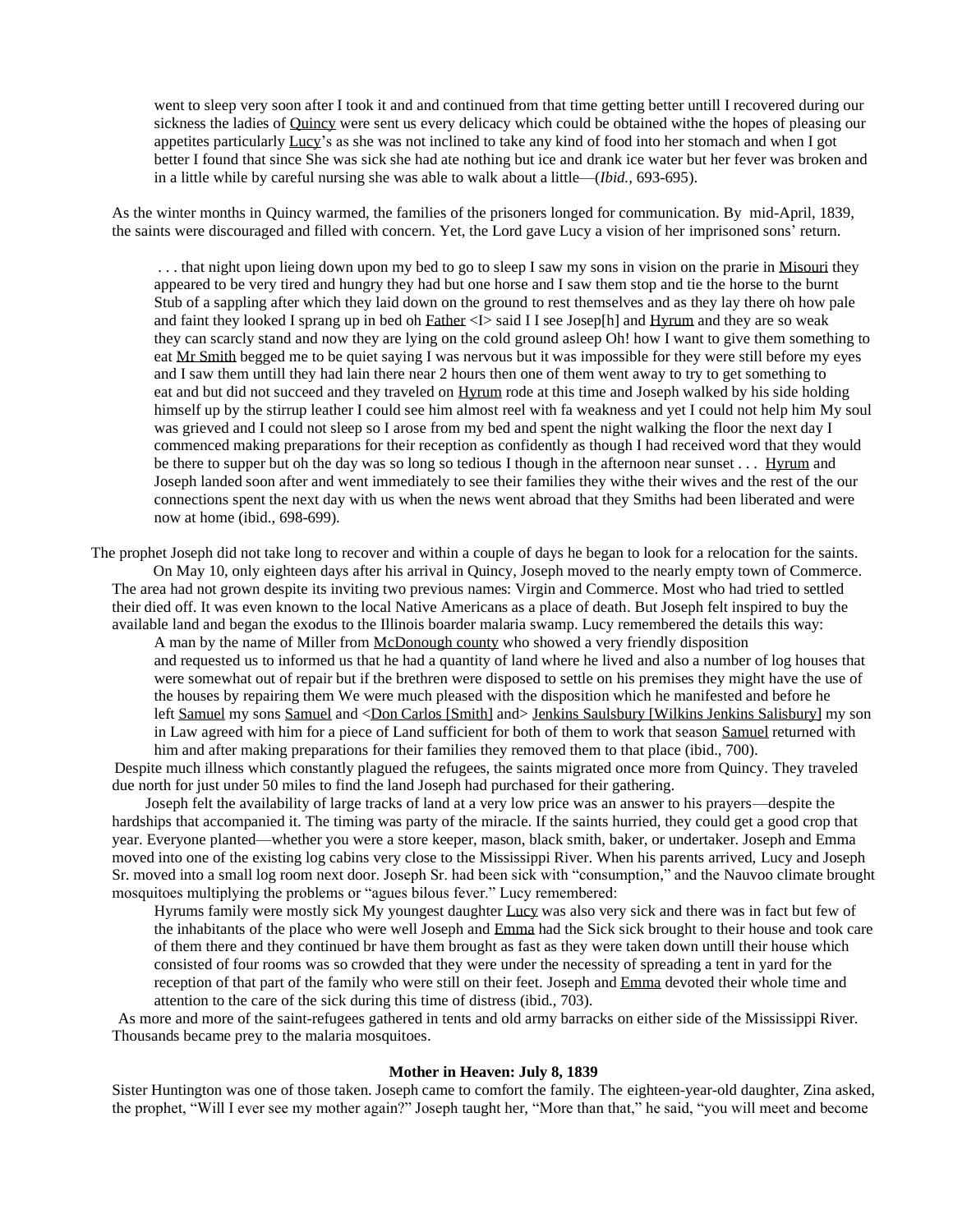acquainted with your eternal Mother, the wife of your Father in Heaven." Zina asked, "Have I then a Mother in Heaven?" and the prophet assured her, "You assuredly have, How could a Father claim His title unless there were also a Mother to share that parenthood?" *(Saints*, 404, quoting Gates, *History of the Young Ladies' Mutual [Improvement](https://archive.org/stream/historyofyoungla00gate) Asso,* 16).

#### **Days of Healing: July 21-22, 1839**

 On July 21-22, 1839, Joseph's journal records the most miraculous day of healing in his life. The Smiths and the majority of the saints were already destitute and immune-compromised, became deathly ill that first summer. Joseph himself, "after being confined to his house several days, and while meditating upon his situation, ... had a great desire to attend to the duties of his office" (4.18). He rose from his sick-bed and received the power to heal hundreds. Joseph's journey recorded:

Sunday the 21rst no meeting on account of much rain, and much sickness, however, many of the sick were <on> this day, raised up by the power of God, through the instrumentality of the Elders of Israel [ministering](https://www.josephsmithpapers.org/paper-summary/journal-1839/11#7655681085168285155) to them in the

name of Jesus Christ

*22–23 July 1839 • Monday–Tuesday*

Monday  $&$  Tuesday  $&$ also $>$  the sick were [ministered](https://www.josephsmithpapers.org/paper-summary/journal-1839/11#7392209308426580351) unto, with great success but many still remain sick  $&$  new cases occurring daily. $\frac{45}{12}$  $\frac{45}{12}$  $\frac{45}{12}$ 

Wilford Woodruff recounted the same days of miraculous healings:

[Joseph] commenced to administer to the sick in his own house and door-yard, and he commanded them in the name of the Lord Jesus Christ to arise and be made whole; and the sick were healed upon every side of him. Many lay sick along the bank of the river; Smith walked along up to the lower stone house, occupied by Sidney Rigdon, and he healed all the sick that lay in his path. . . . After healing all that lay sick upon the bank of the river as far as the stone house, he called upon Elder Kimball and some others to accompany him across the river to visit the sick at Montrose (ibid.). In Iowa more miraculous healings occurred, beginning with Brigham Young and other leaders. They then joined Smith in

calling upon God to heal many there. Wilford Woodruff's account adds his own involvement in the miracle:

After healing the sick in Montrose, all the company followed Joseph to the bank of the river, where he was going to take the boat to return home. While waiting for the boat, a man from the West, who had seen that the sick and dying were healed, asked Joseph if he would not go to his house and heal two of his children who were very sick. They were twins and were three months old. Joseph told the man he could not go, but he would send some one to heal them. He told Elder Woodruff to go with the man and heal his children. At the same time he took from his pocket a silk bandanna handkerchief, and gave to Brother Woodruff, telling him to wipe the faces of the children with it, and they should be healed . . . Elder Woodruff did as he was commanded, and the children were healed (ibid.).

This miraculous day of healing reached all within Joseph's path. Unfortunately, humans can contract malaria over and over. It became their plague until the saints were able to drain the swamps it was a dangerous place to live in the summer time. Illness and pain were especially part of pre-immunization life—but the summer of 1839 was one of the worst for the saints.

#### **Fall 1839**

Lucy recorded that when the weather changed and their plague subsided:

 When the weather became cold, the sallow faces of the community began to assume a more fresh and ruddy hue and with all the bustle and business some building some fencing some hauling wood and indeed there was none who were Idle but all hands were as active in gathering around them the comforts of life as though they had never been disturbed from their possessions and had no reason to distrust the lasting friendship of those who professed to be their friends how often have I looked upon the innocent cheerful countenances of our brethren and wondered at the difference which there was between them and the dark lowering wicked look of our persecutors who thronged our lovely [city.](https://www.josephsmithpapers.org/paper-summary/lucy-mack-smith-history-1844-1845/213#3530067314661232452) . . .

 It now became a duty for Joseph to attend to the fulfillment of a commandment which he received while in prison to go as soon as he was situated so that he could do so leave home to the city of [Washington](https://www.josephsmithpapers.org/paper-summary/lucy-mack-smith-history-1844-1845/213#7161555374581849464) and petition congress for redress he ar that if their was any virtue in the government that they might not fail to do justice for want of a correct understanding of the facts (Anderson, *Lucy Book*, 705-706).

# **Pres. Joseph visits Pres. Van Burren in Washington DC**

 On November 29, 1839, unbidden and unannounced, the Prophet Joseph Smith walked into the White House on Pennsylvania Avenue to request an audience with President Martin Van Buren (Dean C. Jessee, *The Personal Writings of Joseph Smith*. SLC, UT: Deseret Book, 1984, 453). He and Elias Higbee journeyed nearly a thousand miles to seek federal redress after failing in local and state courts to regain the saints' property in Missouri. Joseph wanted to personally deliver the saints' petitions of redress. Sydney Rigdon began the trip, but became ill and had to stop and Porter Rockwell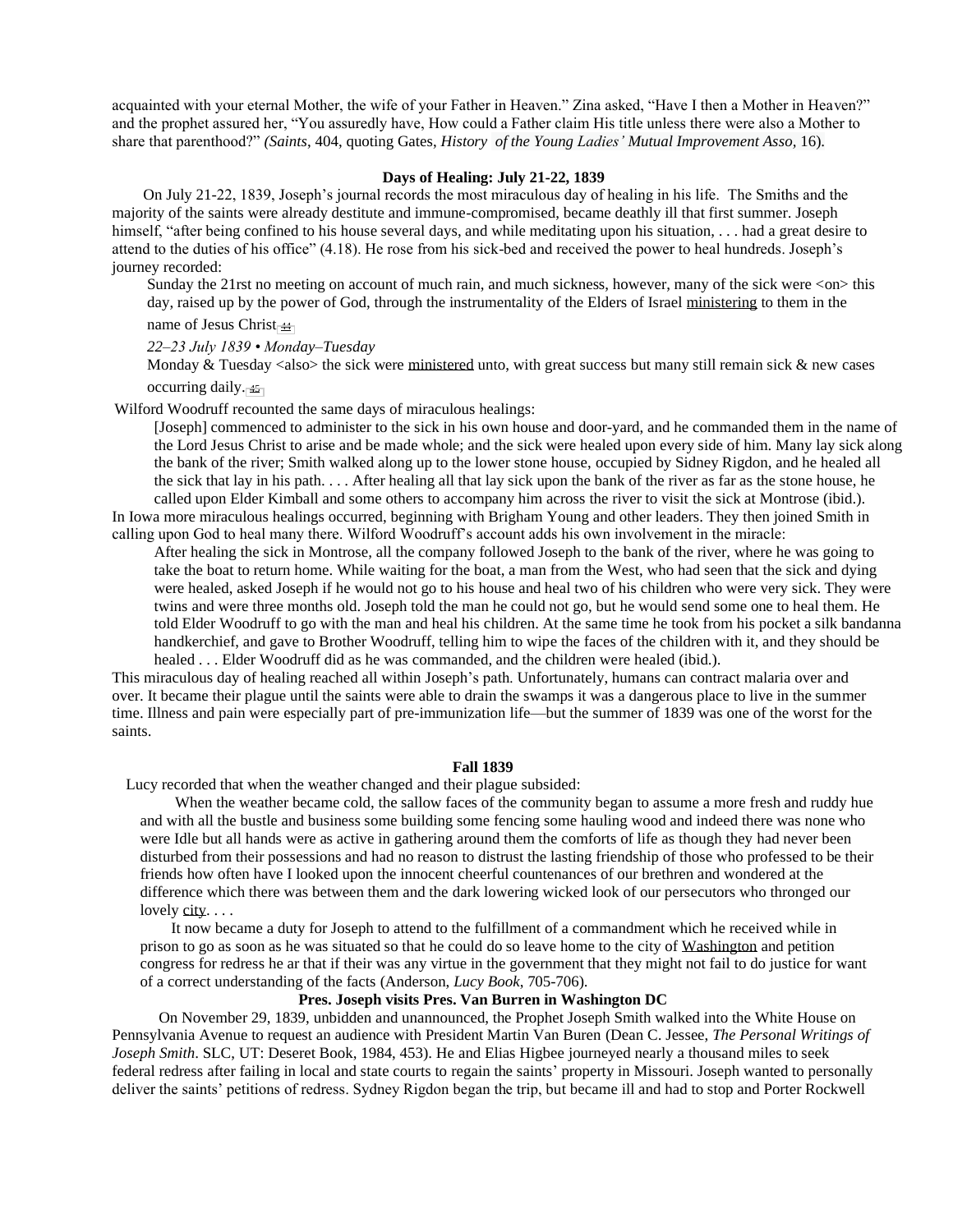and Dr. Foster stayed with him in Columbus, Ohio (Dean Jessee, *Personal Writings of Joseph Smith,* 448, 453). While in Washington, DC, Joseph also dined with Judge Stephen A. Douglas and Henry Clay (*History of the Church,* 5:393). This trip became a defining moment in the prophet's life and a defining moment in our understanding of the importance of the Holy Spirit. Within minutes President Smith was escorted into President Van Buren's office, and within minutes was escorted out. Their brief conversation has become famous in Mormondom. A week later Joseph wrote to his brother Hyrum that after their interview, President Van Buren asked him how his church differed from other religions of the day. He simply replied: "We differed in mode of baptism and the gift of the Holy Ghost by the laying on of hands." A week later, on December 5, 1839, Joseph wrote his brother, Hyrum, from Washington, DC and offered one more sentence of explanation: "We considered that all other considerations were contained in the gift of the Holy Ghost." (*History,* 4.42). Joseph's response to Van Buren and Hyrum begs for a serious analysis of Joseph Smith's understanding of the Spirit compared to other nineteenth century religions and their biblical interpretation.

# **Joseph Smith's Understanding of the Gift and workings of the Spirit**

 While Joseph Smith's thoughts on the Holy Ghost appear to fall within the mainstream of the enthusiastic outbursts of the Second Great Awakening (~1800–1840), a closer look shows that his restored doctrines made an abrupt and radical departure from the pneumatology of his day. Many historians interpret Joseph's claim to revelation as a creative response to the cultural and religious stimulus of the "Burned-over District" in upstate New York. We have already discussed this in an earlier class, but as a review, in upstate NY, the Burned-over-District was alive with religious revivals.

| THOIC IT INCHERCHO INCIPIONS IN FIGHT ISSUED HIM FIGHT TOTAL SOUL TOTAL MINE IN |            |    |    |               |              |    |                                       |
|---------------------------------------------------------------------------------|------------|----|----|---------------|--------------|----|---------------------------------------|
| RI                                                                              | $\sqrt{2}$ | PA | NJ | Eastern<br>NY | $V^{\rm TT}$ | MA | Burned-over-District<br>or western NY |
|                                                                                 |            |    |    |               | -45          | 64 | 80                                    |

**Table 1: Religious Revivals in New England and New York between 1815 and 1818**

These numbers are even more significant when we count the sparse developing population (Cross, *Burned-Over District,* 11–12). I appreciate that many good people—Christians and others, seek the Spirit and follow its counsel. So I ask myself, "what parts of Joseph's understanding of the gift of the Holy Spirit were that different?" I have found difference in: 1) Definition, 2) Numbers, 3) Names, and 4) Emphasis and detail.

## **1) Definition**

 Initially Joseph may have identified the Spirit as most Christians—the source of God's love and forgiveness, the source of inspiration. But over his twenty years of divine tutelage, the Lord expanded his understanding of the Spirit. Here are just a few ways that Joseph taught a different view of the Spirit:

- First, he learned that the Holy Spirit was a separate entity from the Father and Son of God, that acted as a cleansing agent and facilitator of the atonement in mortal lives (D&C 76:52; 130:22-23).
- The Spirit acts as source of hope, comfort, perfect love, truth, witness, cleansing, and revelation (Moroni 6:4; 8:26; *D&C,*  50:14; *History,* 2.18 – 19)
- "No man can receive the Holy Ghost without receiving revelations. The Holy Ghost is a revelator" (Ibid., 6.58)
- He spoke most often about the gifts of the Spirit—and in particular, the gift of discernment. For example the preface one of his newspaper editorials in Nauvoo, "Try the Spirits," he included an explanatory introduction: "Recent occurrences that have transpired amongst us render it an imperative duty devolving upon me to say something in relation to the spirits by which men are actuated . . . Nothing is a greater injury to the children of men than to be under the influence of a false spirit when they think they have the Spirit of God" (Smith, *History,* 4.571; written, April 1, 1842).
- Joseph identified the "difference between the Holy Ghost and the Gift of the Holy Ghost" from the biblical story of Cornelius, who "received the Holy Ghost before he was baptized, which was the convincing power of God unto him of the truth of the Gospel, but he could not receive the Gift of the Holy Ghost until after he was baptized. Had he not taken this sign or ordinance upon him, the Holy Ghost which convinced him of the truth of God, would have left him. Until he obeyed these ordinances and received the Gift of the Holy Ghost, by the laying on of hands, according to the order of God, he could not have healed the sick or commanded an evil spirit to come out of a man, and it obey him (Smith, *History,* 4.554, 555; Ehat, *Words,* 108).
- "This first Comforter or Holy Ghost has no other effect than pure intelligence. It is more powerful in expanding the mind, enlightening the understanding, and storing the intellect with present knowledge" (Smith, *History,* 3.380; Ehat and Cook, *Words of Smith,* 4).
- The Holy Spirit of Promise became a very important step to insure sealing of ordnances--first conditionally, and then permanently (Eph 1:13; D&C 76, 124:124; 132). "The Holy Spirit of Promise acted in this ultimate role as a witness to the "final sanctioning authority for all priesthood blessings." Ehat and Cook, *Words of Smith,* 26). Jospeh interpreted the ultimate sealing of "the Holy Spirit of Promise" as synonymous with one's "calling and election made sure" (Ehat, *Words,*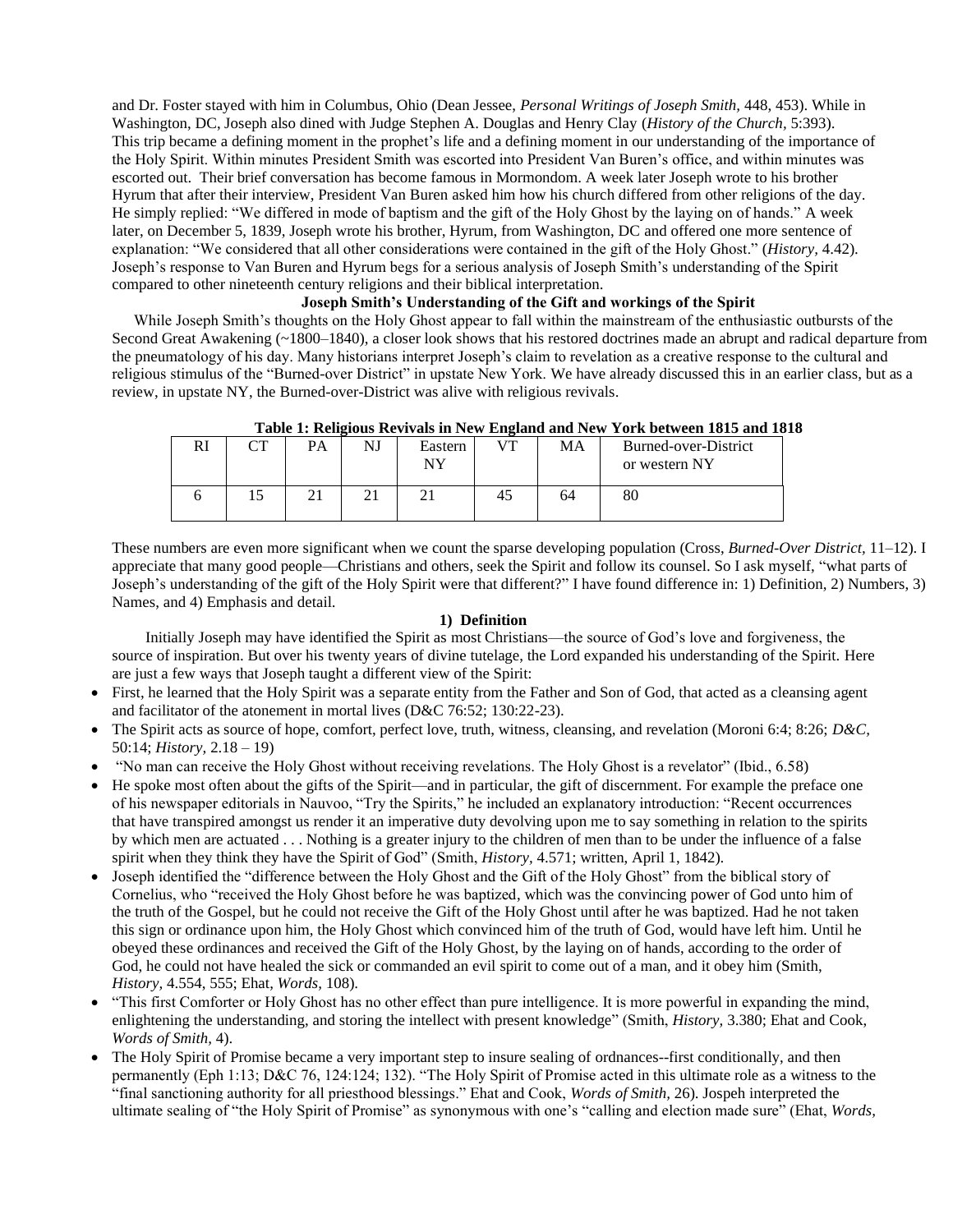26). Elsewhere he elaborated on the sure sealing as an ordinance that took place only after "the Lord has thoroughly proved [one], and finds that the man is determined to serve Him at all hazards, then the man will find his calling and his election made sure" (Smith, *History,* 3.380).

- The Second Comforter is not the Spirit: "What is this other Comforter? It is no more nor less than the Lord Jesus Christ Himself; and this is the sum and substance of the whole matter; that when any man obtains this last Comforter, he will have the personage of Jesus Christ to attend him, or appear unto him from time to time, and even He will manifest the Father unto him, and they will take up their abode with him, and the visions of the heavens will be opened unto him, and the Lord will teach him face to face . . ." (Smith, *History,* 3.380; Ehat and Cook, *Words of Smith,* 4).
- He taught the Spirit would someday go to a world and receive a body during a Second Estate (Ehat and Cook, *Words of Smith*, 382).

### **2) Difference in Numbers**

One way to examine the divergence of Joseph's sacred writings from the Bible is a simple word-counting. Even though The Book of Mormon and the D&C are under half the size of the Bible (374,233 English words compared to 790,868 KJV words), Joseph's sacred texts have 217 more references to the Spirit. The total word ratio of pneumatological words is especially apparent in the D&C where it mentions the Spirit sixty-three percent or 1.6 times more often than the NT, and seventeen times more than the Old Testament. The data in the following table substantiates this prominence (I used the Hebrew *ruach,* and Greek *pneuma* when it referred to the Holy Spirit, not or a human's spirit or "contrite spirit").

| Text                                   | Spirit | <b>Holy Ghost</b> | Comforter | Baptism[ized] of<br>/with Fire | Total | Number of<br>references per 1,000<br>words |
|----------------------------------------|--------|-------------------|-----------|--------------------------------|-------|--------------------------------------------|
| $D & C 1-133$<br>107,289 words         | 148    | 48                | 24        | 4                              | 224   | 0.209                                      |
| <b>Book of Mormon</b><br>266,944 words | 202    | 91                |           | 6                              | 300   | 0.112                                      |
| <b>KJV NT</b><br>180,565 words         | 143    | 86                | 4         | $\Omega$                       | 233   | 0.129                                      |
| KJV Old Testament<br>$610,303$ words   | 73     | $\theta$          |           | 0                              | 74    | 0.012                                      |
| KJV Bible<br>790.868 words             | 216    | 86                | 5         | $\Omega$                       | 307   | 0.039                                      |

**Table 2:** Word Ratio of Spirit, Holy Ghost, Comforter, and Baptism of Fire

 Joseph's sacred texts cite the Spirit 3.5 times more often than the Bible. In the Old Testament only half of the books include a reference to *ruach* as the Spirit of God (with Isaiah as the most prolific), in the NT, twenty-four of the twentynine books include either *pneuma, parakleto,* or *theopneustos*. We find references to the Spirit in every book in The Book of Mormon, and 77 of the 134 sections of the D&C attributed to Joseph.

# **3) Difference in Names**

 In addition, Joseph's sacred writings use a wider variety of descriptive names for the Spirit. In contrast to the Bible's prevailing shorter references like Holy Ghost or Holy Spirit, Joseph's modern scripture use longer titles which often convey additional doctrinal meaning. They demonstrate this most dramatically by describing the Spirit with threeto-five-word titles.

 The Book of Mormon uses these longer titles to identify the Spirit three times more often than the New or Old Testaments. For instance, the most common title, "Spirit of the Lord," is found twenty-six times in the KJV Old Testament, five times in the KJV NT, and a whopping forty times in The Book of Mormon. When length of books and word ratio is taken into account these numbers are even more significant—The Book of Mormon uses Spirit of the Lord" 4.5 more times per one hundred words than the NT and 3.75 times the Old Testament. If this were a unique finding it would be less significant, but most comparisons in Table 2 show a similar prominence in The Book of Mormon. Most of the phrases that define the Spirit in Joseph's texts use biblical vocabulary, but a few titles are unique. These variations poignantly divulge the theological bias within the texts of the restoration*.*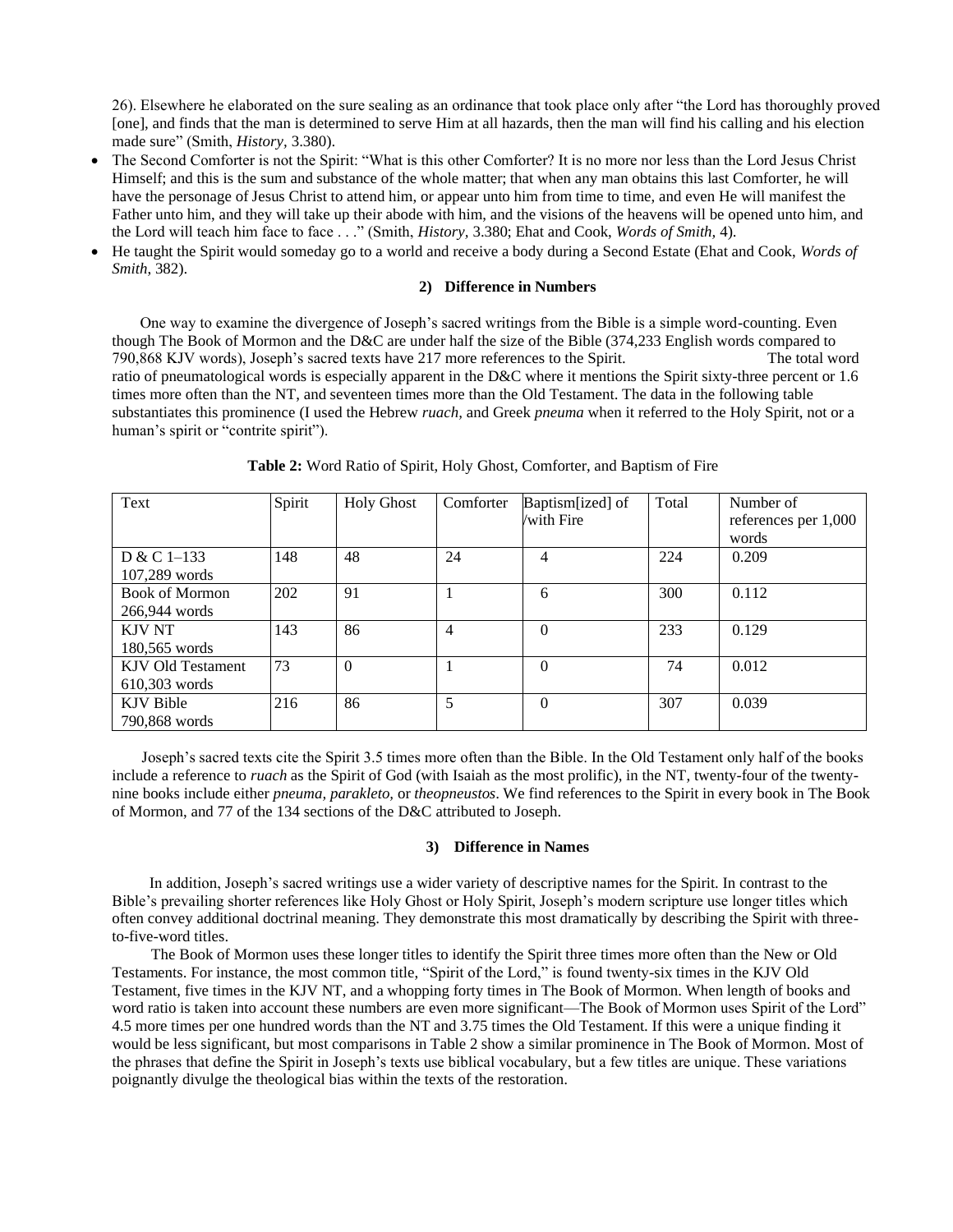*Spirit of revelation*. As a case in point, the non-biblical phrase "the Spirit of revelation" refers to one of Joseph's most beloved topics. The phrase is found nine times in The Book of Mormon and twice in the D&C (Alma 4:20; 5:46; 8:24; 9:21; 17:3; 23:6; 45:10; Helaman 4:23; 3 Nephi 3:19; D&C 8:3; 11:25). Indicative of his own thought, the same phrase appears over a dozen times in Joseph's sermons and personal writings together with four more occurrences of the: "spirit of prophecy and revelation" (Ehat and Cook, *Words of Joseph,* 5–6, 82, 211–12; Jessee, *Writings,* 216, 665; *HC*  4:313, 318; 381; 5:426). Of all the workings of the Spirit, revelation of divine messages was paramount to Joseph's role as a prophet.

| <b>Titles or Descriptions</b> | <b>Old Testament</b> |                | <b>New Testament   Book of Mormon</b> | D&C            |
|-------------------------------|----------------------|----------------|---------------------------------------|----------------|
| Baptism of (by) fire          |                      |                |                                       | $\overline{4}$ |
| Baptize(d) with fire          |                      |                | 4                                     |                |
| Filled with the Spirit        | $\mathbf{1}$         | $\mathbf{1}$   | $\overline{7}$                        | $\mathbf{1}$   |
| Filled him with the Spirit    | $\overline{2}$       |                |                                       |                |
| Gift of the Holy Ghost        |                      | $\overline{2}$ | 3                                     | 6              |
| <b>His Holy Spirit</b>        | $\overline{2}$       | $\mathbf{1}$   | 5                                     | $\mathbf{1}$   |
| Holy Spirit of God            |                      | 1              | 2                                     |                |
| Holy Spirit of Promise        |                      | 1              |                                       | $\overline{7}$ |
| Power of the Holy Ghost       |                      | 1              | 25                                    | 5              |
| Spirit and in Truth           |                      | $\overline{2}$ | $\mathfrak{D}$                        |                |
| Spirit and my Word            |                      |                |                                       | $\mathbf{1}$   |
| Spirit and Power              |                      |                | $\overline{c}$                        | $\mathbf{1}$   |
| Spirit and Power of God       |                      |                | 1                                     |                |
| Spirit of Christ              |                      | $\overline{2}$ | $\overline{2}$                        | $\mathbf{1}$   |
| Spirit of Glory               |                      | $\mathbf{1}$   |                                       |                |
| Spirit of God                 | 14                   | 12             | 20                                    | 3              |
| Spirit of our God             |                      | 1              |                                       | $\overline{2}$ |
| Spirit of the living God      |                      | 1              |                                       |                |
| Spirit of Grace               | 1                    | $\mathbf{1}$   |                                       |                |
| Spirit of His mouth           |                      | $\mathbf{1}$   |                                       |                |
| Spirit of His Son             |                      | $\mathbf{1}$   |                                       |                |
| Spirit of Holiness            |                      | $\mathbf{1}$   |                                       |                |
| Spirit of Jesus Christ        |                      | $\mathbf{1}$   |                                       | $\mathbf{1}$   |
| Spirit of the Lord            | 26                   | $\overline{5}$ | $\overline{40}$                       | 1              |
| Sp. of the Lord Omnipotent    |                      |                | 1                                     |                |
| Spirit of Prophecy            |                      | $\mathbf{1}$   | 18                                    | $\overline{2}$ |
| Spirit of Prophecy and Rev    |                      |                | 1                                     |                |
| Spirit of Revelation          |                      |                | 9                                     | $\overline{2}$ |
| Spirit of your Father         |                      | 1              |                                       |                |
| Spirit of Truth               |                      | $\overline{4}$ |                                       | 12             |
| Spirit of the Truth           |                      |                | 1                                     |                |
| Sword of the Spirit           |                      | $\mathbf{1}$   |                                       |                |
| Voice of the Spirit           |                      |                | $\overline{2}$                        | 5              |
|                               |                      |                |                                       |                |
|                               | 46                   | 55             | 147                                   | 53             |
| <b>TOTAL</b>                  |                      |                |                                       |                |

**Table 3: Titles for the Holy Spirit in three-to-five-Word-Segments**

 *Voice of the Spirit*. Another characteristic phrase that is unique to Joseph's translations and revelations is "the voice of the Spirit." Seven times in his sacred writings and nine times in the official *History of the Church* Joseph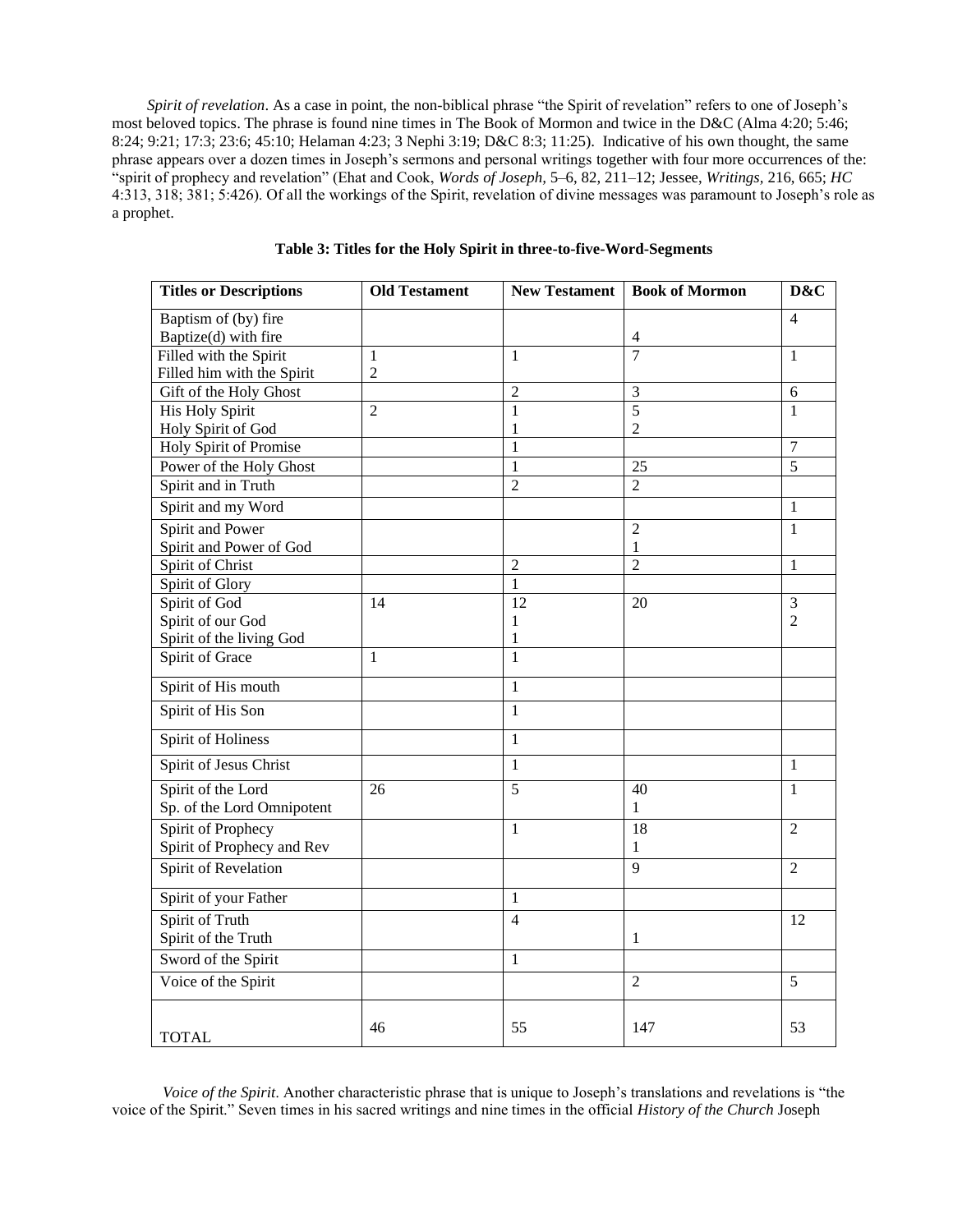described divine inspiration as "the voice of the Spirit." (1 Nephi 4:18; 22:2; D&C 84:46, 47; 104:36; 105:36, 40; and often in *History of the Church*). He used this phrase for general application, "every one that hearkeneth to the *voice of the Spirit* cometh unto God" (D&C 84:47); and specifically to him, "it shall be manifest unto my servant, by the *voice of the Spirit*, those that are chosen; and they shall be sanctified" (D&C 105:36). It may describe an audible voice at times, but it also identifies an inner communication: "make proposals for peace unto those who have smitten you, according to *voice of the Spirit* which is in you, and all things shall work together for your good" (D&C 105:40). (see Jessee*, Writings,* 423).

*Spirit and power.* Joseph's sacred writings associate emphatically the Spirit with power. They use the phrase "power of the Holy Ghost" thirty times compared to a single appearance in the Bible (1 Nephi 10:17, 19; 13:37; etc.). Correspondingly, 1 Nephi includes the unique expression "*Spirit and power of God*" to describes the strong interaction between God's Spirit and his prophets: "that we may preserve unto them the words which have been spoken by the mouth of all the holy prophets, which have been delivered unto them by the *Spirit and power of God*, since the world began, even down unto this present time" (1 Ne. 3:20).

 Even though "Spirit and power of God" is not a biblical expression, the Bible associates the "Spirit" or "Holy Ghost" with "power" ten times. Looking for the same pattern in The Book of Mormon, a book one third the length of the Bible, we find 57 connections. The D&C continues with thirty-five uses (or twenty-six times the concentration of the Bible). To Joseph, the Holy Spirit represented power as the source of all "the words which have been spoken by the mouth of all the holy prophets, which have been delivered unto them by the *Spirit and power of God*, since the world began, even down unto this present time" (1 Ne. 3:20). The numerical prominence is evidence of its theological importance for Joseph.

 *Spirit of prophecy*. The majority of the titles for the Spirit, however, are biblical, such as "spirit of prophecy." The Bible mentions this phrase once in Revelation 19:10, in contrast to eighteen citations in The Book of Mormon, two in The D&C, and twenty-three in the *History of the Church* (1:42, 46, 64, 71; 2:382, 428, 489; 3:28, 379, 389; and after Joseph's death the editors compiled his notes into 5:140, 215, 231, 392, 400, 427, 516; 6:77, 194). Four of the latter occurred on January 1, 1843, when the Illinois State Legislature asked Joseph to define a prophet: "If any person should ask me if I were a prophet, I should not deny it, as that would give me the lie; for, according to John, the testimony of Jesus is the spirit of prophecy; therefore if I profess to be a witness or teacher, and have not the spirit of prophecy, which is the testimony of Jesus, I must be a false witness; but if I be a true teacher and witness, I must possess the spirit of prophecy and that constitutes a prophet; and any man who . . . denies the spirit of prophecy, is a liar" (*HC,* 5:215-216). Joseph claimed the spirit of prophecy upon himself and anyone else who testified of Christ with the Spirit.

 *Filled with the Spirit.* The Book of Mormon uses this phrase "filled with the Spirit" seven times, while the other books cite it only once each (Eph 5:18; Ex 28:3; 1 Nephi 1:12, 14; 5:17; 2 Nephi 25:4; Mosiah 18:14; Alma 18:16; 3 Nephi 20:9; D&C 27:7) In the Old Testament and The D&C, it describes those chosen by God (Ex. 28:3; D&C 27:7), and in Ephesians it is juxtaposed with being drunk (Eph. 5:18). While the Book of Mormon describes "filled with the Spirit," when a recipient "began to prophesy" (1 Ne. 5:17; 2 Ne. 25:4), or "came forth . . . rejoicing" (Mosiah 18:14), and "being *filled with the Spirit of God* . . . perceived the thoughts of the king" (Alma 18:16). Elsewhere the Spirit works powerfully on those called to repent so that they experience physical signs: "my father did speak . . . with power, being *filled with the Spirit*, until their frames did shake before him" (1 Ne. 2:14). When an entire group receives an outpouring of Spirit, 3 Nephi 20:9 describes: "behold, they were *filled with the Spirit*; and they did cry out with one voice, and gave glory to Jesus."

 This biblical phrase is reiterated four times in Joseph's handwritten personal journal and five more times in his *History of the Church* (1:391; 2:277, 284, 387, 392; Jessee, *Writings,* 6–7, 149, 152, 157). The first entry from 1836 offers a feel for just what he meant by being "filled with the Spirit": "President Zebedee Coltrin, one of the Seven, saw a vision of the Lord's host. And others were *filled with the Spirit*, and spake with tongues and prophesied. This was a time of rejoicing long to be remembered. Praise the Lord" (*HC,* 2:387; Jesse, *Writings,* 157). Being "filled with the Spirit" carries implications often associated with the gifts of the Spirit.

 *Spirit and Baptism*. The Bible only associates the Spirit with the baptism of fire twice. Both are used by John the Baptist foretelling that the Lord's mission to "baptize you with the Holy Ghost and with fire" (Luke 3:16; ~Matt 3:11). If we look for similar links between baptism and fire in Joseph's two main books, we find a total of sixteen references (for all sources see my article in BYU Studies). The higher number speaks to the additional doctrinal importance it held for Joseph's message. Even more surprisingly, if we look for *any* connection of the Spirit to baptism, we find thirteen verses in the NT, twenty-five in The Book of Mormon, and fifteen in the D&C. If every pair or word combination of baptism and Spirit is counted, the rate increases in the Book of Mormon to 1.5 times, and in the D&C to twice as frequent as the NT. Numerically, Joseph's sacred writings have greater pneumatological emphasis than the Bible.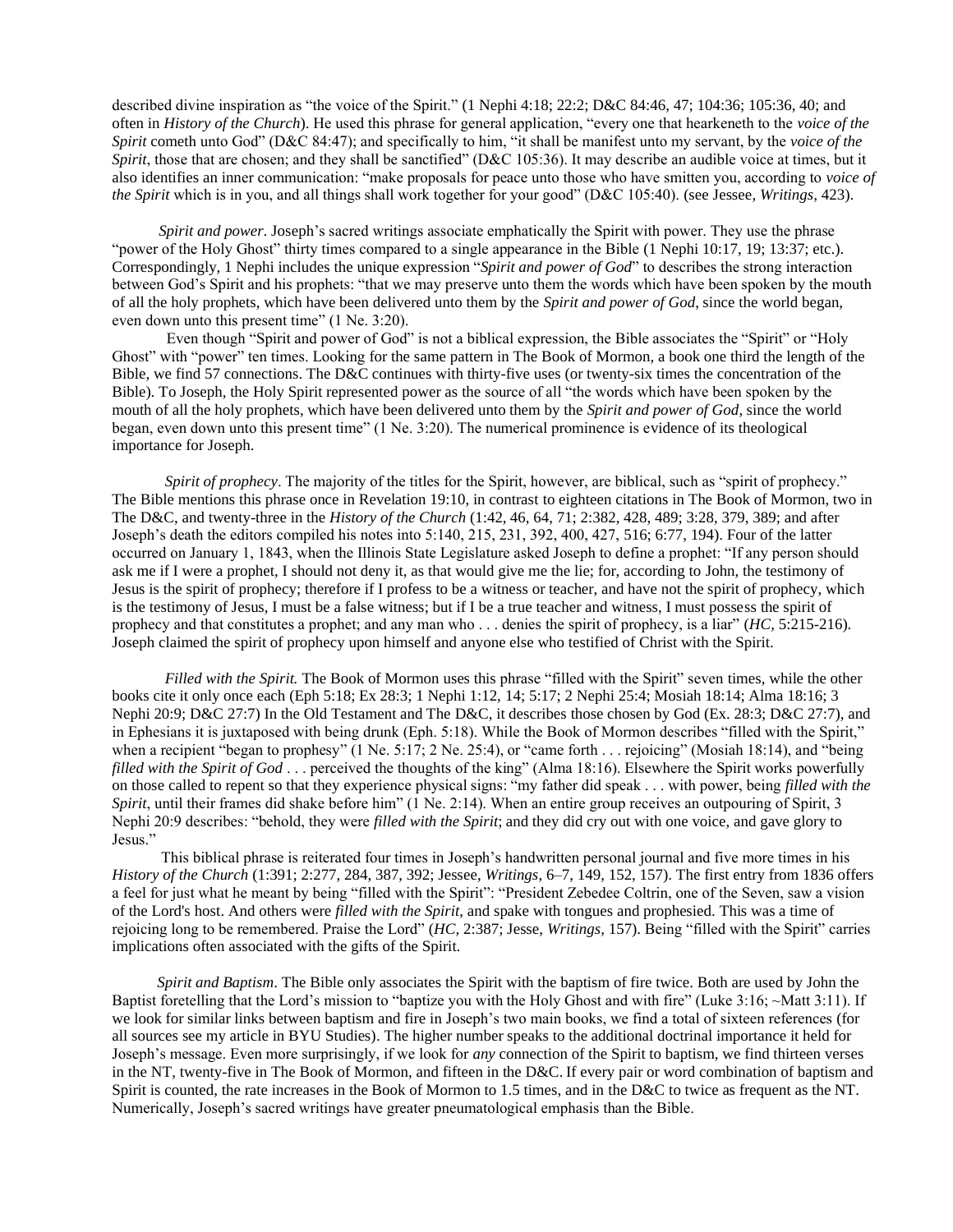| <b>The Book of Mormon</b>              | Doctrine & Covenants                 | <b>New Testament</b>                     |
|----------------------------------------|--------------------------------------|------------------------------------------|
| 1 Ne 11:27 Holy Ghost, baptized        | D&C 19:31 Holy Ghost, baptism        | Matt 3:11 Holy Ghost, fire               |
|                                        |                                      | baptize $(2X)$                           |
| 2 Ne 31:8 Holy Ghost, baptized         | D&C 20:37 Spirit, bptz, bptsm2x      | Matt 3:16 Spirit of God, baptized        |
| 2 Ne 31:12 Holy Ghost, baptized        | D&C 20:41 Holy Ghost, baptized,      | Mark 1:8 Holy Ghost, baptized            |
|                                        | baptism of fire                      |                                          |
| 2 Ne 31:13 Holy Ghost (2X), baptism    | D&C 20:73Holy Ghost, baptism         | Mark 1:10 Spirit, dove, cometh up out of |
| $(2X)$ of fire                         | baptize (2X)                         | the water                                |
| 2 Ne 31:14 Holy Ghost,                 | D&C 33:11Holy Ghost,                 | Luke 3:16 Holy Ghost,                    |
| baptism (2X) of fire                   | baptized, baptism of fire            | baptized fire                            |
| 2 Ne 31:17 Holy Ghost, baptism         | D&C 35:5 Holy Ghost, baptize         | John 1:33 Holy Ghost, baptized,          |
|                                        |                                      | baptizeth, Spirit                        |
| Mosiah 18:10 Spirit, baptized          | D&C 35:6 Holy Ghost, baptize         | Acts 1:5 Holy Ghost, baptized            |
| Mosiah 18:13 Spirit, baptize           | D&C 39:6 Holy Ghost, baptism (2X) of | Acts 2:38 Holy Ghost, baptized           |
|                                        | fire, Comforter                      |                                          |
| Alma 7:14 Spirit, baptized             | D&C 39:10 Spirit, baptized           | Acts 8:16-17 Holy Ghost, bptzd           |
| Alma 8:10 Spirit, baptized             | D&C 39:23 Holy Ghost, baptize        | Acts 10:47 Holy Ghost, baptized          |
| 3 Ne 9:20 Holy Ghost, baptized baptize | D&C 55:1 Spirit, baptized            | Acts 11:16 Holy Ghost, baptized          |
| with fire                              |                                      |                                          |
| 3 Ne 11:25 Holy Ghost, baptize         | D&C 68:25 Holy Ghost, baptism        | Acts 19:5-6 Holy Ghost, baptized         |
| 3 Ne 11:27 Holy Ghost, baptize         | D&C 84:27 Holy Ghost, baptism        | 1 Cor 12:13 Spirit (2X), baptized        |
| 3 Ne 12:1 Holy Ghost (2X), baptize,    | D&C 84:64 Holy Ghost, baptized       |                                          |
| baptize(d) (4X) with fire              |                                      |                                          |
| 3 Ne 12:2 Holy Ghost, baptized with    | D&C 84:74 Holy Ghost, baptized       |                                          |
| fire                                   |                                      |                                          |
| 3 Ne 18:11 Spirit, baptized            |                                      |                                          |
| 3 Ne 19:13 Holy Ghost, baptized with   |                                      |                                          |
| fire                                   |                                      |                                          |
| 3 Ne 26:17 Holy Ghost, baptized,       |                                      |                                          |
| baptize by fire                        |                                      |                                          |
| 3 Ne 27:20 Holy Ghost, baptized        |                                      |                                          |
| 3 Ne 28:18 Holy Ghost, baptized        |                                      |                                          |
| 3 Ne 30:2 Holy Ghost, baptized         |                                      |                                          |
| 4 Ne 1:1 Holy Ghost, baptized          |                                      |                                          |
| Mrm 7:10 Holy Ghost, bptzd fire        |                                      |                                          |
| Ether 12:14 Holy Ghost, baptized with  |                                      |                                          |
| fire                                   |                                      |                                          |
| Moro 6:4 Holy Ghost, Baptism           |                                      |                                          |

# **Table 4: Baptism Coupled with the Holy Spirit**

## **4) Difference in Emphasis and Detail**

 More than numbers and names, the contents of Joseph's writings show greater doctrinal detail of the Spirit's work than the Bible discloses. For example, Joseph's writing of the role of the Spirit included: (1) Producing Fruits of the Spirit (love, revelation, inspiration, testimony, peace, etc.) in Galatians 5:22; Ephesians 5:9; Mosiah 3:19; 4:3; Alma 5:46–47; 13:28; (2) Producing Miracles through the Spirit in Galatians 3:5; 2 Nephi 26:1; Alma 23:6; 3 Nephi 7:2; (3) As a Teacher in John 14:26; Luke 12:12; Alma 18:34; (4) In Repentance in Matthew 3:11; Alma 5:50–54; Moroni 8:28; (5) Spirit as a Witness of Truth Romans 9:1; Moroni 10:4–5; (6) Spirit as the Comforter in John 14–16; Moroni 8:26; (7) false spirits; and (8) gifts of the Spirit.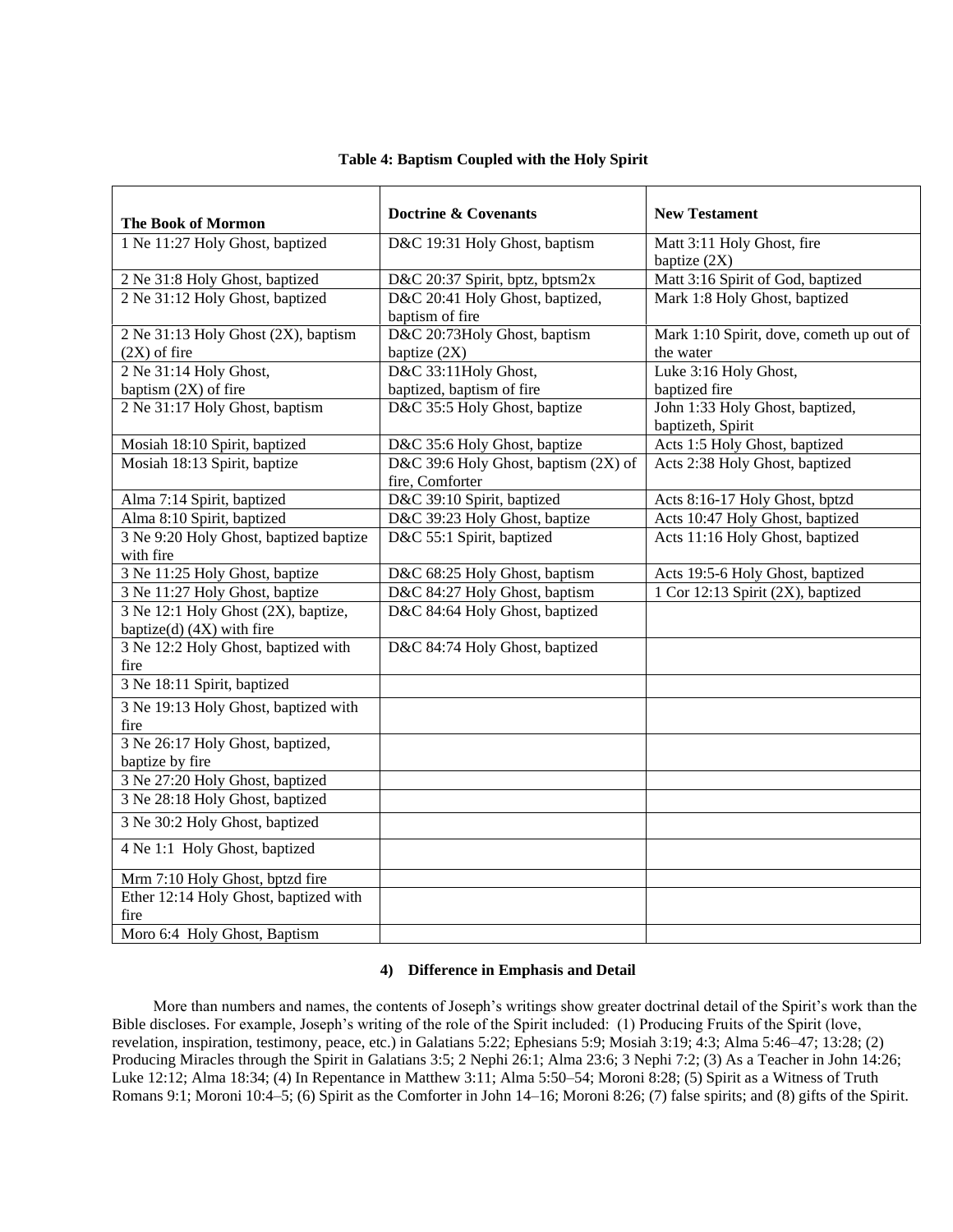Plus these three examples:

*1. Role of the Spirit: Born Again.* The first of Joseph's revelations to mention the Spirit is dated March, 1829 and came just before he began the intense translation of The Book of Mormon. The historical context presents Martin Harris, asking Joseph to pray for him. Joseph's answer encouraged his friend to seek for the promises of God's Spirit. His instruction resembles the Gospel of John, where Jesus explained the workings of the Spirit to Nicodemus. The Bible states that one must be born again, but Joseph's text goes on to explain the role of the Spirit in the process of a rebirth.

# D&C 5:16

visit with the manifestation of my Spirit; and they shall be born of me, even of water and of the Spirit.

Behold, whosoever believeth on my words, them will I ceept a man be born of water and of the Spirit, he cannot John 3:5–8 enter into the kingdom of God. . . . Ye must be born again . . . so is everyone that is born of the Spirit.

 Even though both verses focus on the same promise of the Spirit, Joseph explains that *belief* will foster that witness of the Spirit. The abstruse statement in John leaves Nicodemus confused, whereas Joseph's helps the reader see the connection between applied faith in the words of God and a resultant manifestation of the Spirit.

*2. Role of the Spirit: Baptism of Fire and the Gift of the Holy Ghost.* The baptism of fire is described in Matthew and Luke as a momentous gift that Jesus would offer, but they do not explain *why* it is significant. When The Book of Mormon prophet Nephi discussed this topic in his final testimony, he answered that question: the baptism by fire is a spiritual cleansing and allows worthy initiates to enjoy the presence of the Holy Spirit, including the glorious manifestations of the gifts of the Spirit. Accordingly, the ordinance of baptism is the sign of obedience and one's desire to take on "the name of Christ"—meaning that one fully embraces the gospel, repents, and is willing to covenant with God to act as a disciple or ambassador of Christ forever. Nephi also explains that the agent of cleansing one from sin through the baptism of fire is the Holy Ghost, itself. The two baptisms work together—after "repentance and baptism by water . . . then cometh a remission of your sins by fire and by the Holy Ghost" (2 Ne. 31:17).

 On April 6, 1830, at the organization of the Church of Christ, Joseph expanded his teachings on the Gift of the Holy Ghost to include a special endowment of power to follow the baptismal ordinance as the cleansing fire, administered only by a higher priesthood authority (see D&C 20:68). The key reagent for the baptism of fire is the apostolic authority, which he received through "the laying on of hands for the gift of the Holy Ghost" from the hands of the apostles Peter, James, and John (*HC* 1.60). Joseph taught the imperative need for baptism both by water and fire or the gift of the Holy Ghost in an extemporaneous sermon on July 9, 1843, in Nauvoo, Illinois:

So far we are agreed with other Christian denominations [as] they all preach faith and repentance. The gospel requires baptism by immersion for the remission of sins, which is the meaning of the word in the original language—namely, to bury or immerse. We ask the sects, Do you believe this? They answer, No. I believe in being converted. I believe in this tenaciously. So did the apostle Peter and the disciples of Jesus. But I further believe in the gift of the Holy Ghost by the laying on of hands. Evidence by Peter's preaching on the day of Pentecost, Acts 2:38. You might as well baptize a bag of sand as a man, if not done in view of the remission of sins and getting of the Holy Ghost. Baptism by water is but half a baptism, and is good for nothing without the other half-that is, the baptism of the Holy Ghost (*HC* 5:499).

 Joseph defended the Bible on this subject and likewise used the Bible as his backing to follow Peter's example on Pentecost. Joseph maintained that the gift of the Holy Ghost was essential for the remission of sins through the baptism of fire. The two baptisms work together. It is not until after "repentance and baptism by water . . . then cometh a remission of your sins by fire and by the Holy Ghost" (2 Ne. 31:17).

*2. Role of the Spirit: Strait Gate.* Joseph's texts and the Bible both use the phrase "the strait gate." This familiar imagery from the Sermon on the Mount (also hinted in Luke 13:24, Psalms 24:7–10; 118:19–20; and Jer. 7:2) symbolizes the prescribed way to enter into the Lord's presence. Distinct from the accounts in the Bible, 2 Nephi 31-32 includes the essential inspiration of the Spirit as a necessary guide to bring one through the strait gate into eternal life.